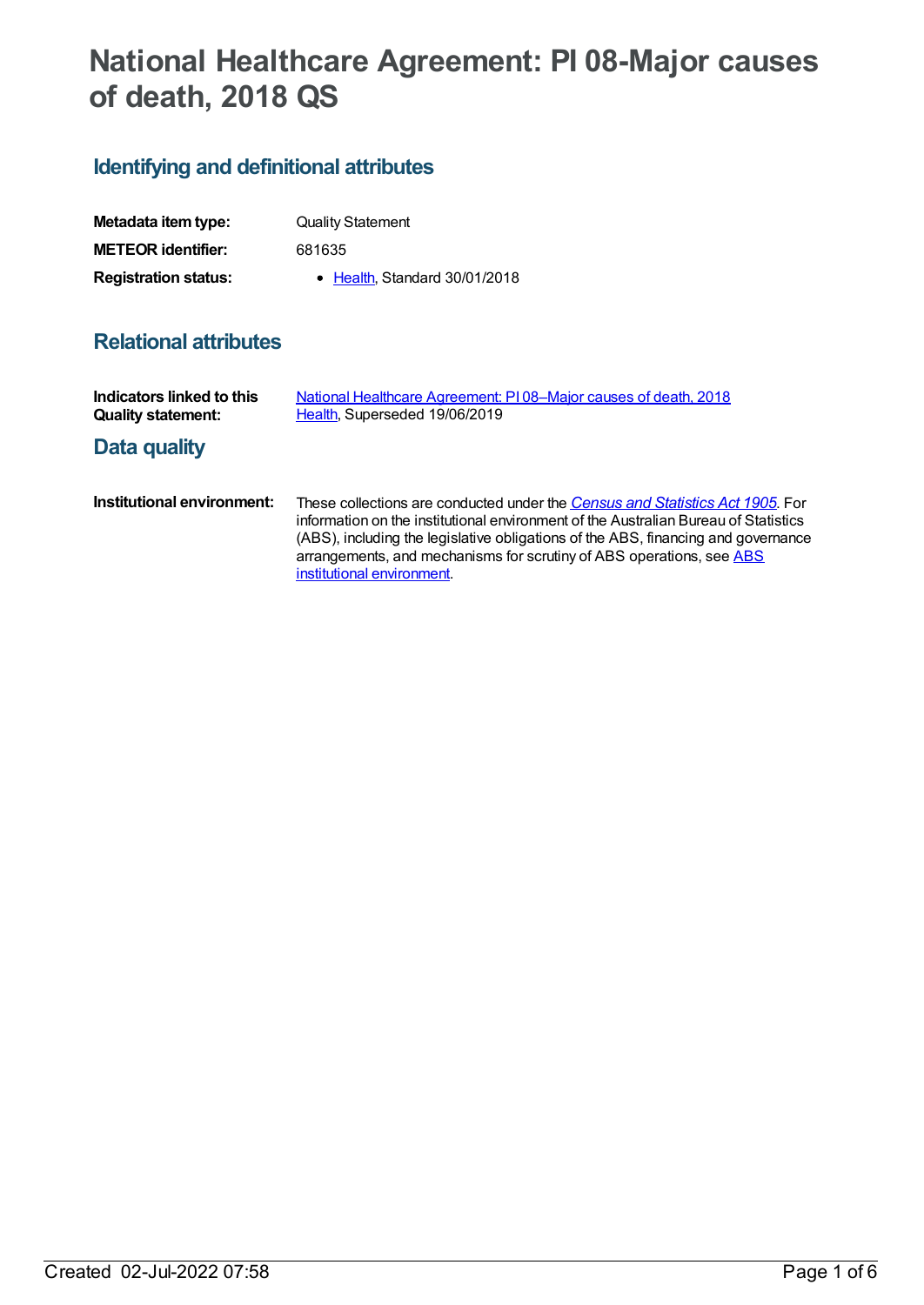**Timeliness:** Causes of death data are published on an annual basis. Death records are provided electronically to the ABS by individual Registrars on a monthly basis for compilation into aggregate statistics on a quarterly and annual basis. One dimension of timeliness in death registrations data is the interval between the occurrence and registration of a death. As a result, a small number of deaths occurring in one year are not registered until the following year or later.

> Causes of Death data are published annually approximately 9 months after the end of the reference period. The 2015 causes of death dataset was released approximately 6 months earlier than usual, allowing more timely access to Australian mortality data. For more [information](http://www.abs.gov.au/AUSSTATS/abs@.nsf/Previousproducts/3303.0Technical%20Note12015?opendocument&tabname=Notes&prodno=3303.0&issue=2015&num=&view=) on process changes see *A more timely annual collection: changes to ABS processes* (technical note) in *Causes of death, [Australia,](http://www.abs.gov.au/AUSSTATS/abs@.nsf/Lookup/3303.0Main+Features100012015?OpenDocument) 2015*

(ABS 2016).

There is a focus on fitness for purpose when causes of death statistics are released. To meet user requirements for accurate causes of death data it is necessary to obtain information from other administrative sources before all information for the reference period is available. This specifically applies to coroner certified deaths, where extra information relating to the death is provided through police, toxicology, autopsy and coronial finding reports. A balance therefore needs to be maintained between accuracy (completeness) of data and timeliness. ABS provides the data in a timely manner, ensuring that all coding possible can be undertaken with accuracy prior to publication.

As coroner-certified deaths can have ill-defined causes of death until a case is closed within the coronial system, a revisions process was introduced to enhance the cause of death output for open coroner cases. This process enables the use of additional information relating to coroner certified deaths either 12 or 24 months after initial processing. See [Explanatory](http://www.abs.gov.au/AUSSTATS/abs@.nsf/Previousproducts/3303.0Technical%20Note22015?opendocument&tabname=Notes&prodno=3303.0&issue=2015&num=&view=COD.docx) notes 55-58 and the Causes of death revisions, 2013 final data technical note in *Causes of death, [Australia,](http://www.abs.gov.au/AUSSTATS/abs@.nsf/Lookup/3303.0Main+Features100012015?OpenDocument) 2015* (ABS 2016), for further information on the revision process.

*Causes of death, [Australia,](http://www.abs.gov.au/AUSSTATS/abs@.nsf/allprimarymainfeatures/47E19CA15036B04BCA2577570014668B?opendocument) 2016*, (ABS 2017b) does not include revised data for the 2015 or 2016 reference periods. The ABS remains committed to the revision of coroner-referred deaths and will release revised data for 2015 reference year in early 2018. 2016 reference year data will be released in early 2019.

Preliminary estimated resident population (ERP) data are compiled and published quarterly and is generally made available 5–6 months after the end of each reference quarter. Every year, the 30 June ERP is further disaggregated by sex and single year of age, and is made available 5–6 months after the end of the reference quarter. Commencing with data for September quarter 2006, revised estimates are released annually and made available 21 months after the end of the reference period for the previous financial year, once more accurate births, deaths and net overseas migration data become available. In the case of births and deaths, the revised data is compiled on a date of occurrence basis. In the case of net overseas migration, final data are based on actual traveller behaviour. Final estimates are made available every 5 years after a Census and revisions are made to the previous inter-censal period. Generally ERP data are not changed once they have been finalised unless there are compelling reasons to do so, as in June 2013 when data from September 1991 to June 2006 were revised (for more information on this recasting process, see the feature article titled *[Recasting](http://www.abs.gov.au/AUSSTATS/abs@.nsf/Previousproducts/3101.0Feature%20Article2Dec%202012?opendocument&tabname=Summary&prodno=3101.0&issue=Dec%202012&num=&view=) 20 years of ERP* in the December quarter 2012 issue of *Australian demographic statistics* (ABS 2013)).

For further information on ABS ERP, see the relevant data quality statement.

**Accessibility:** Causes of death data are available in a variety of formats on the ABS website under the 3303.0 product family. ERP data is available in a variety of formats on the ABS website under the 3101.0 and 3201.0 product families. Further information on deaths and mortality may be available on request. The ABS observes strict confidentiality protocols as required by the *Census and Statistics Act 1905*. This may restrict access to data at a very detailed level.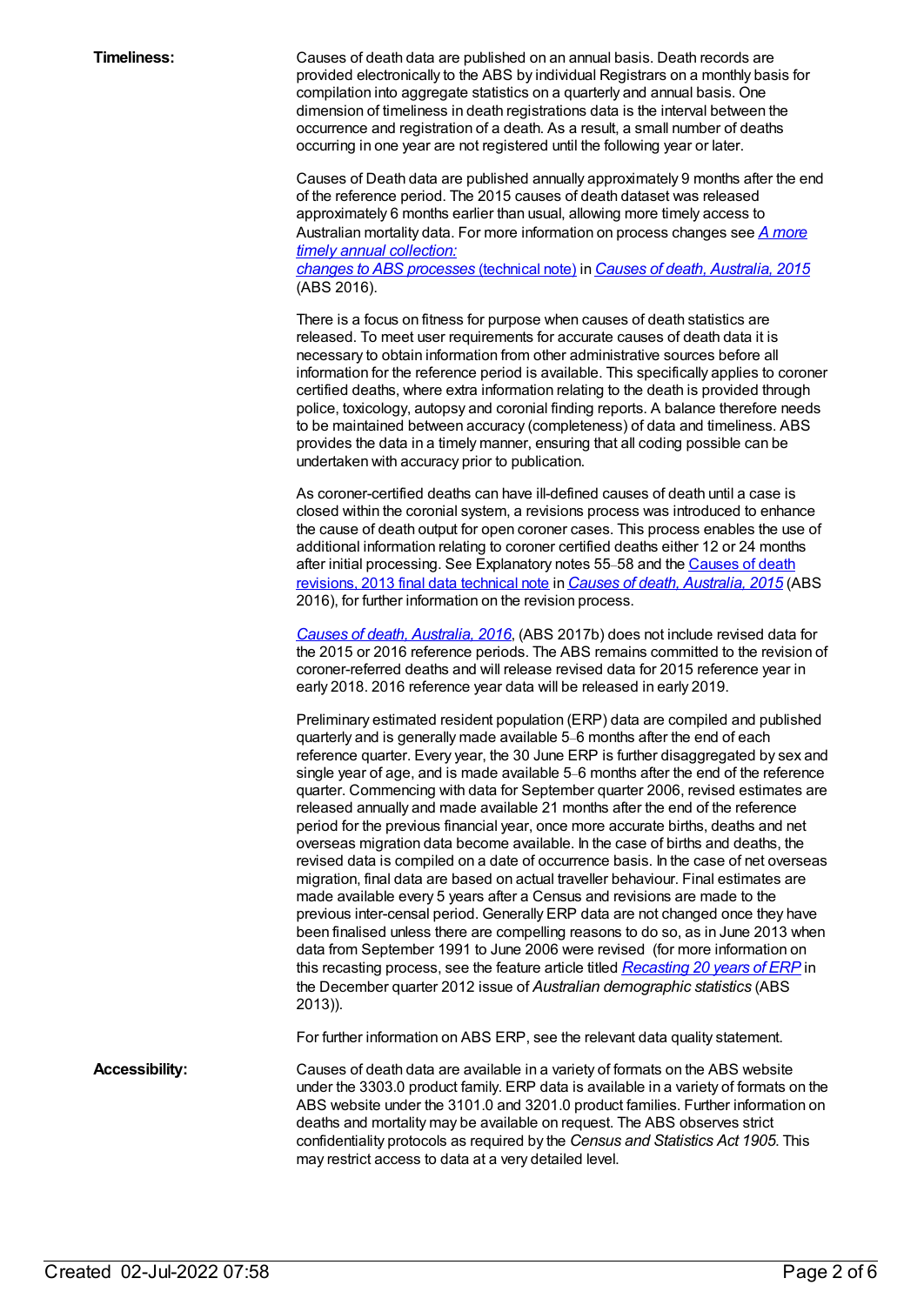| Interpretability: | In 2014, the ABS implemented Iris, a new automated coding software product for<br>assisting in the processing of cause of death data. This software has been used to<br>code the 2013, 2014, 2015 and 2016 causes of death data provided in this supply.<br>With the introduction of new coding software, the ABS also implemented the most<br>up to date versions of the ICD-10 when coding 2013 (and 2014, 2015 and 2016)<br>data (using the 2013 and 2015 versions, respectively), and improved a number of<br>coding practices to realign with international best practice. See Technical note 1,<br>ABS implementation of the Iris software:<br>understanding coding and process improvements, in Causes of death, Australia,<br>2013 (ABS 2015) for further details.<br>Data for all deaths in this indicator have been age-standardised, using the direct<br>method, to 85 years +. Data for Indigenous deaths in this indicator have been age-<br>standardised, using the direct method, to 75 years + to account for differences<br>between the age structures of the Indigenous and non-Indigenous populations.<br>Direct age-standardisation to the 2001 total Australian population was used (see<br>Data cube: standard population for use in age-standardisation table in Australian<br>demographic statistics, Dec 2013 (ABS 2014). Age-standardised results provide<br>a measure of relative difference only between populations. Death data from the<br>reference year 2016 with a "not stated age" upon registration of the death have not<br>been prorated. This change to method of proration has been made after<br>discussions with stakeholders. |
|-------------------|-------------------------------------------------------------------------------------------------------------------------------------------------------------------------------------------------------------------------------------------------------------------------------------------------------------------------------------------------------------------------------------------------------------------------------------------------------------------------------------------------------------------------------------------------------------------------------------------------------------------------------------------------------------------------------------------------------------------------------------------------------------------------------------------------------------------------------------------------------------------------------------------------------------------------------------------------------------------------------------------------------------------------------------------------------------------------------------------------------------------------------------------------------------------------------------------------------------------------------------------------------------------------------------------------------------------------------------------------------------------------------------------------------------------------------------------------------------------------------------------------------------------------------------------------------------------------------------------------------------------------------------------------------------------------|
| <b>Relevance:</b> | The ABS Causes of Death collection includes all deaths that occurred and were<br>registered in Australia, including deaths of persons whose usual residence is<br>overseas. Deaths of Australian residents that occurred outside Australia may be<br>registered by individual Registrars, but are not included in ABS deaths or causes of<br>death statistics.                                                                                                                                                                                                                                                                                                                                                                                                                                                                                                                                                                                                                                                                                                                                                                                                                                                                                                                                                                                                                                                                                                                                                                                                                                                                                                          |
|                   | Data in the Causes of Death collection include demographic items, as well as<br>causes of death information, which is coded according to the International<br>Statistical Classification of Diseases and Related Health Problems (ICD). ICD is<br>the international standard classification for epidemiological purposes and is<br>designed to promote international comparability in the collection, processing,<br>classification, and presentation of causes of death statistics. The classification is<br>used to classify diseases and causes of disease or injury as recorded on many<br>types of medical records as well as death records. The ICD has been revised<br>periodically to incorporate changes in the medical field. The 10th revision of ICD<br>(ICD-10) has been used by the ABS to code cause of death since 1997.                                                                                                                                                                                                                                                                                                                                                                                                                                                                                                                                                                                                                                                                                                                                                                                                                                |
|                   | For further information on the ABS Causes of Death collection, see the relevant<br>data quality statement.                                                                                                                                                                                                                                                                                                                                                                                                                                                                                                                                                                                                                                                                                                                                                                                                                                                                                                                                                                                                                                                                                                                                                                                                                                                                                                                                                                                                                                                                                                                                                              |
| <b>Accuracy:</b>  | Information on causes of death is obtained from a complete enumeration of deaths<br>registered during a specified period and are not subject to sampling error.<br>However, deaths data sources are subject to non-sampling error which can arise<br>from inaccuracies in collecting, recording and processing the data.                                                                                                                                                                                                                                                                                                                                                                                                                                                                                                                                                                                                                                                                                                                                                                                                                                                                                                                                                                                                                                                                                                                                                                                                                                                                                                                                                |
|                   | Although it is considered likely that most deaths of Aboriginal and Torres Strait<br>Islander (Indigenous) Australians are registered, a proportion of these deaths are<br>not registered as Indigenous. Information about the deceased is supplied by a<br>relative or other person acquainted with the deceased, or by an official of the<br>institution where the death occurred and may differ from the self-identified<br>Indigenous origin of the deceased. Forms are often not subject to the same best<br>practice design principles as statistical questionnaires, and respondent and/or<br>interviewer understanding is rarely tested. Over-precise analysis of Indigenous<br>deaths and mortality should be avoided.                                                                                                                                                                                                                                                                                                                                                                                                                                                                                                                                                                                                                                                                                                                                                                                                                                                                                                                                         |
|                   | All coroner-certified deaths registered after 1 January 2006 are now subject to a<br>revisions process. In this round of Council of Australian Governments (COAG)<br>reporting, 2011, 2012 and 2013 data are final, 2014 data are revised and 2015<br>and 2016 data are preliminary. Data for 2014, 2015 and 2016 are subject to further<br>revisions. Prior to 2006, all ABS processing of causes of death data for a particular<br>reference period was finalised approximately 13 months after the end of the<br>reference period. Where insufficient information was available to code a cause of<br>death (for example, a coroner certified death was yet to be finalised by the<br>coroner), less specific ICD codes were assigned as required by the ICD coding<br>rules. The revision process enables the use of additional information relating to<br>coroner certified deaths, as it becomes available over time. This results in                                                                                                                                                                                                                                                                                                                                                                                                                                                                                                                                                                                                                                                                                                                             |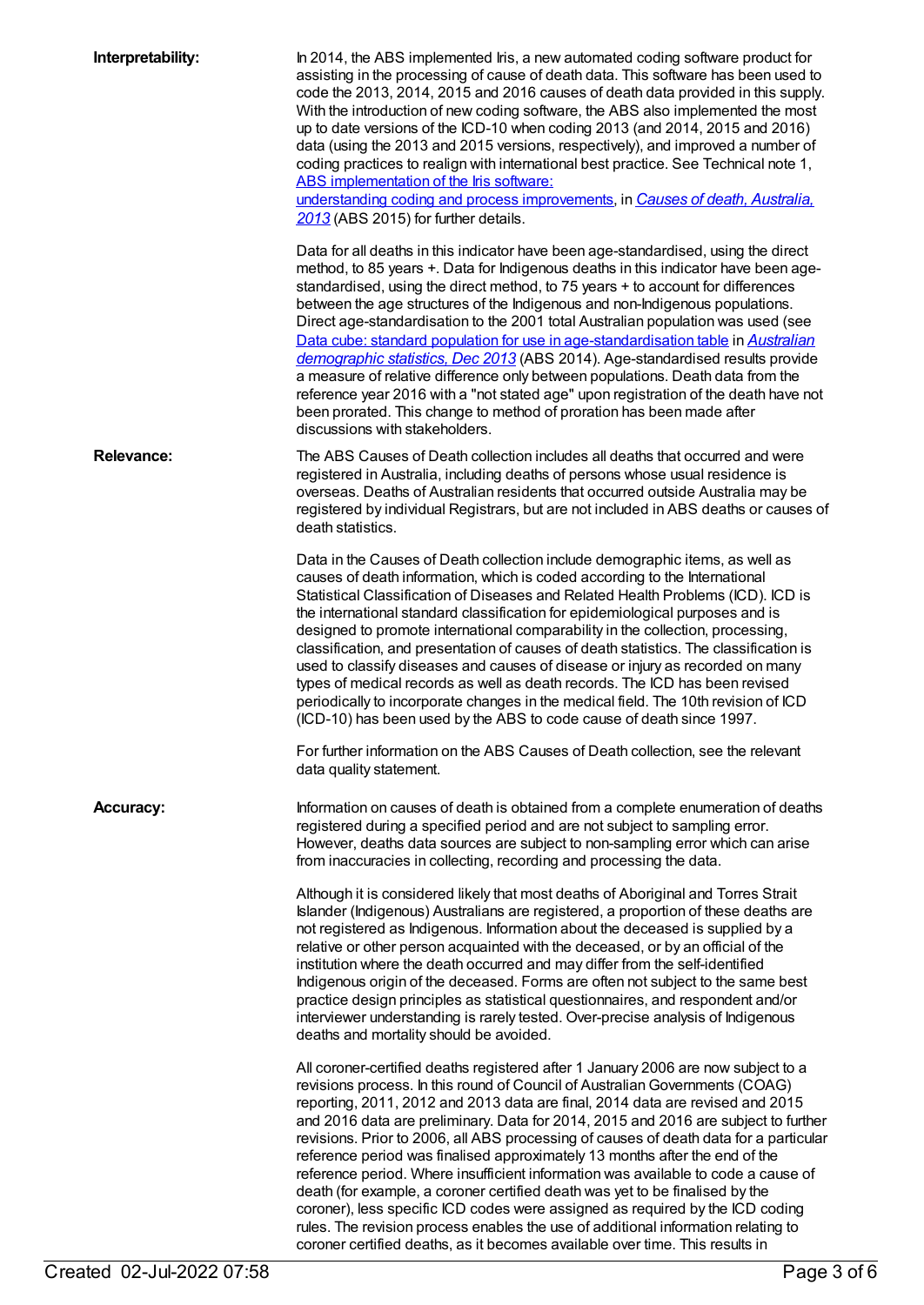increased specificity of the assigned ICD-10 codes.

Revisions will only impact on coroner-certified deaths, as further information [becomes](http://www.abs.gov.au/AUSSTATS/abs@.nsf/Previousproducts/3303.0Technical%20Note22015?opendocument&tabname=Notes&prodno=3303.0&issue=2015&num=&view=COD.docx) available to the ABS about the causes of these deaths. See Technical note: causes of death revisions 2013 final data in *Causes of death, [Australia,](http://www.abs.gov.au/AUSSTATS/abs@.nsf/allprimarymainfeatures/2ABFC8DC5C3C53A9CA2581A7001599A3?opendocument) 2015* (ABS 2016). The ABS remains committed to revisions of coroner-referred deaths, including the revision of the 2014 and 2015 reference periods. Releases of revised data for these periods will occur in early 2018.

In November 2010, the Queensland Registrar of Births, Deaths and Marriages advised the ABS of an outstanding deaths registration initiative undertaken by the Registry. This initiative resulted in the November 2010 registration of 374 previously unregistered deaths which occurred between 1992 and 2006 (including a few for which a date of death was unknown). Of these, around three-quarters (284) were deaths of Aboriginal and Torres Strait Islander Australians.

The ABS discussed different methods of adjustment of Queensland death registrations data for 2010 with key stakeholders. Following the discussion, a decision was made by the ABS and key stakeholders to use an adjustment method that added together deaths registered in 2010 for usual residents of Queensland which occurred in 2007, 2008, 2009 and 2010. This method minimises the impact on mortality indicators used in various government reports. However, care should still be taken when interpreting Aboriginal and Torres Strait Islander death data for Queensland for 2010. Please note that there are differences between data output in the *Causes of death, [Australia,](http://www.abs.gov.au/AUSSTATS/abs@.nsf/Lookup/3303.0Main+Features12010?OpenDocument) 2010* publication (ABS 2012) and 2010 data reported for COAG, as this adjustment was not applied in the publication. For further details see Technical note: registration of outstanding deaths, Queensland 2010, from the *Deaths, [Australia,](http://www.abs.gov.au/AUSSTATS/abs@.nsf/allprimarymainfeatures/8CE24F3B3F710F8FCA257AAF0013D433?opendocument) 2010* publication (ABS 2011) and Explanatory note 103 in the *Causes of death, [Australia,](http://www.abs.gov.au/AUSSTATS/abs@.nsf/allprimarymainfeatures/F941C630073EA7A8CA257B2E000D80F0?opendocument) 2010* publication (ABS 2012).

Investigation conducted by the Western Australia Registrar of Births, Deaths and Marriages indicated that some deaths of non-Indigenous people were wrongly recorded as deaths of Indigenous people in Western Australia for 2007, 2008 and 2009. The ABS discussed this issue with a range of key stakeholders and users of Aboriginal and Torres Strait Islander deaths statistics. Following this discussion, the ABS did not release Western Australian Aboriginal and Torres Strait Islander deaths data for the years 2007, 2008 and 2009 in the 2010 issue of *Deaths, Australia* publication (ABS 2011), or in the 2011 COAG data supply. The Western Australia Registry corrected the data and resupplied the corrected data to the ABS. These corrected data were then released by the ABS in spreadsheets attached to *Deaths, Australia, 2010* (ABS 2011) publication on 24 May 2012, and are included in this round of COAG reporting. In addition to that, 3 deaths in Western Australia for 2009 which were wrongly coded as deaths of Indigenous people have been corrected as deaths of non-indigenous people in previous rounds of COAG reporting.

All ERP data sources are subject to non-sampling error. Non-sampling error can arise from inaccuracies in collecting, recording and processing the data. In the case of Census and Post Enumeration Survey (PES) data every effort is made to minimise reporting error by the careful design of questionnaires, intensive training and supervision of interviewers, and efficient data processing procedures. The ABS does not have control over any non-sampling error associated with births, deaths and migration data. For more information see the *[Demography](http://www.abs.gov.au/AUSSTATS/abs@.nsf/ProductsbyCatalogue/B5BE54544A5DAFEFCA257061001F4540?OpenDocument) working paper 1998/2 -*

*quarterly birth and death estimates, 1998*(ABS 1999) and *Australian [demographic](http://www.abs.gov.au/AUSSTATS/abs@.nsf/second+level+view?ReadForm&prodno=3101.0&viewtitle=Australian%20Demographic%20Statistics~Sep%202016~Latest~23/03/2017&&tabname=Past%20Future%20Issues&prodno=3101.0&issue=Sep%202016&num=&view=&) statistics, June 2017* (ABS 2017a).

Non-Indigenous estimates are available for census years only. In the intervening years, Indigenous population projections are based on assumptions about past and future levels of fertility, mortality and migration. In the absence of non-Indigenous population figures for these years, it is possible to derive denominators for calculating non-Indigenous rates by subtracting the projected Indigenous population from the total population. In the present tables, non-Indigenous population estimates have been derived by subtracting the 2011 Census-based Indigenous population estimates/projections from the 2011 Census-based total persons ERP. Such figures have a degree of uncertainty and should be used with caution, particularly as the time from the base year of the projection series increases. Total population estimates for 2016, used in the calculation of non-Indigenous comparison rates, are preliminary estimates.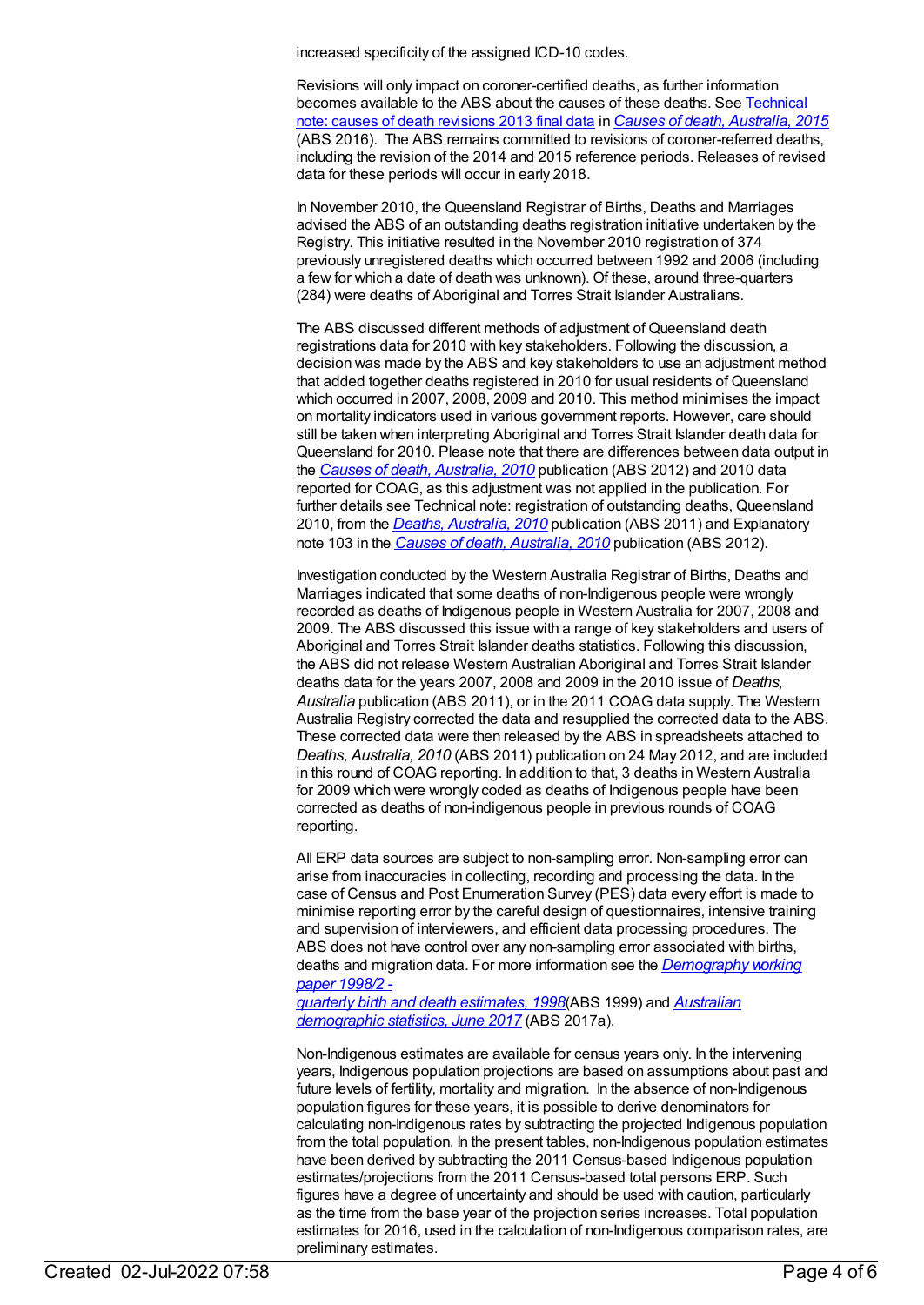Non-Indigenous data from the Causes of Death collection do not include death registrations with a 'not stated' Indigenous status.

Some rates are unreliable due to small numbers of deaths over the reference period. Resultant rates could be misleading, for example, where the non-Indigenous mortality rate is higher than the Indigenous mortality rate. Age-standardised death rates based on a very low death count have been deemed unpublishable. Some cells have also not been published to prevent back-calculation of these suppressed cells. Caution should be used when interpreting rates for this indicator.

Mortality rates for neoplasms may differ compared to individual state and territory Cancer Registry mortality rates due to different sources of death data being used to calculate these rates. ABS mortality data are the cause of death data used for this indicator.

**Coherence:** The methods used to construct the indicator are consistent and comparable with other collections and with international practice.

#### **Source and reference attributes**

| <b>Reference documents:</b> | ABS (Australian Bureau of Statistics) 1999. Demography working paper 1998/2 -<br>quarterly birth and death estimates, 1998. ABS cat. no. 3114.0. Canberra: ACS.<br>Viewed 21 June 2017,<br>http://www.abs.gov.au/AUSSTATS/abs@.nsf/ProductsbyCatalogue/<br>B5BE54544A5DAFEFCA257061001F4540?OpenDocument. |
|-----------------------------|-----------------------------------------------------------------------------------------------------------------------------------------------------------------------------------------------------------------------------------------------------------------------------------------------------------|
|                             | ABS 2011. Deaths, Australia, 2010. ABS cat. no. 3302.0. Canberra: ABS. Viewed<br>20 June 2017,<br>http://www.abs.gov.au/AUSSTATS/abs@.nsf/allprimarymainfeatures/<br>8CE24F3B3F710F8FCA257AAF0013D433?opendocument.                                                                                       |
|                             | ABS 2012. Causes of death Australia, 2010. ABS cat. no. 3303.0. Canberra: ABS.<br>Viewed 20 June<br>2017, http://www.abs.gov.au/AUSSTATS/abs@.nsf/Lookup/3303.0<br>Main+Features12010?OpenDocument.                                                                                                       |
|                             | ABS 2013. Australian demographic statistics, Dec 2012. ABS cat. no. 3101.0.<br>Canberra: ABS. Viewed 21 June 2017,<br>http://www.abs.gov.au/AUSSTATS/abs@.nsf/Previousproducts/<br>3101.0Feature%20Article2Dec%202012?<br>opendocument&tabname=Summary&prodno=3101.0&issue=Dec%<br>202012#=&view=         |
|                             | ABS 2014. Australian demographic statistics, Dec 2013. ABS cat. no. 3101.0.<br>Canberra: ABS. Viewed 21 June 2017,<br>http://www.abs.gov.au/AUSSTATS/abs@.nsf/allprimarymainfeatures/<br>FA627CA7C5708380CA257D5D0015EB95?opendocument.                                                                   |
|                             | ABS 2015. Causes of death Australia, 2013. ABS cat. no. 3303.0. Canberra: ABS.<br>Viewed 21 June 2017,<br>http://www.abs.gov.au/AUSSTATS/abs@.nsf/allprimarymainfeatures/<br>80A033B8145BCD76CA257F6F000D0C6A?opendocument.                                                                               |
|                             | ABS 2016. Causes of death, Australia, 2015. ABS cat. no. 3303.0. Canberra:<br>ABS. Viewed 8 June 2018, http://www.abs.gov.au/AUSSTATS/abs@.nsf/Lookup/<br>3303.0Main+Features100012015?OpenDocument.                                                                                                      |
|                             | ABS 2017a. Australian demographic statistics, June 2017. ABS cat. no. 3101.0.<br>Canberra: ABS. Viewed 8 June 2018,<br>http://www.abs.gov.au/AUSSTATS/abs@.nsf/Lookup/3101.0Explanatory<br>20Notes1Jun%202017?OpenDocument.                                                                               |
|                             | ABS 2017b. Causes of death, Australia, 2016. ABS cat. no. 3303.0. Canberra:<br>ABS. Viewed 8 June 2017,<br>http://www.abs.gov.au/AUSSTATS/abs@.nsf/allprimarymainfeatures/<br>47E19CA15036B04BCA2577570014668B?opendocument.                                                                              |